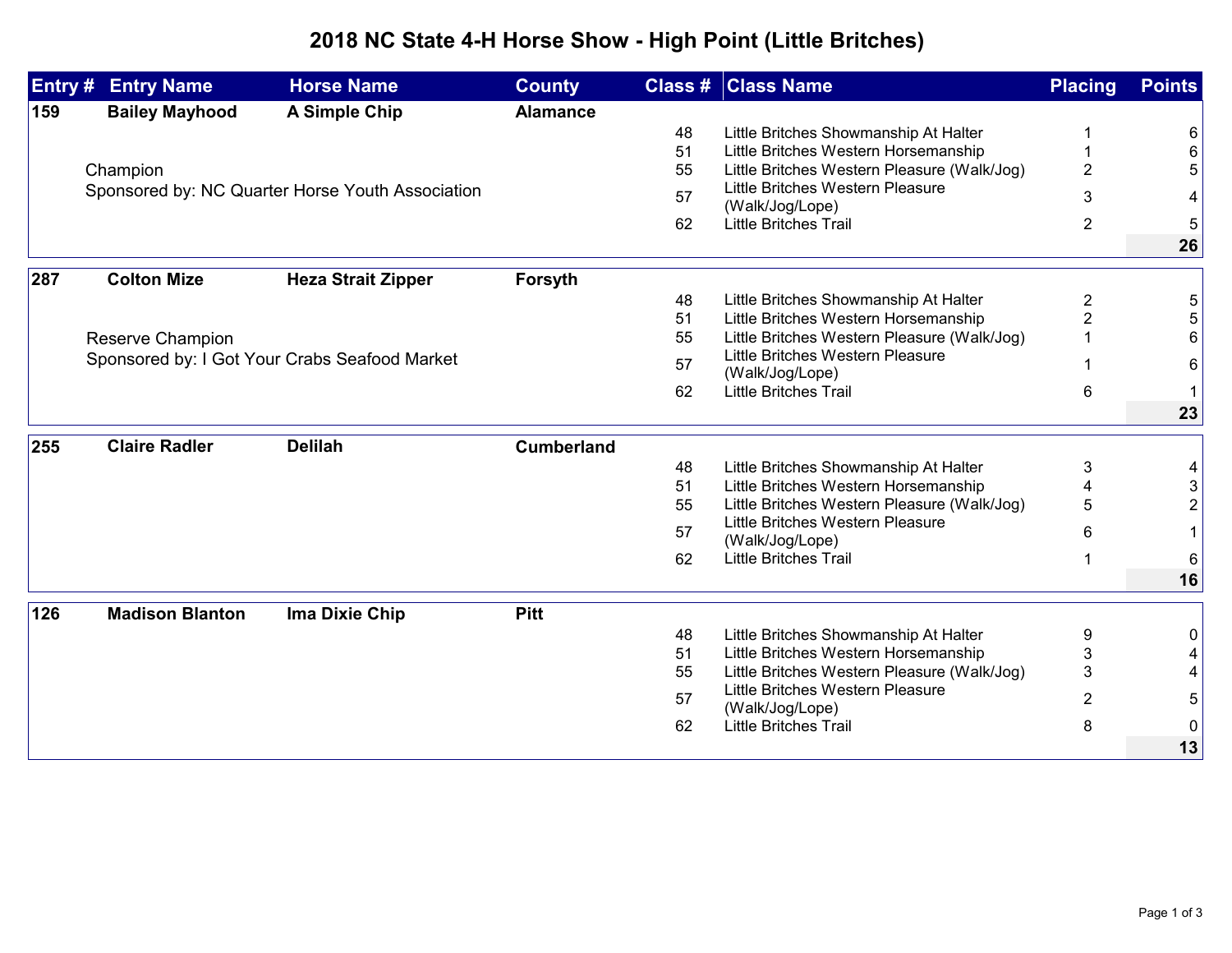| Entry# | <b>Entry Name</b>       | <b>Horse Name</b>           | <b>County</b>     | <b>Class #</b> | <b>Class Name</b>                                                               | <b>Placing</b> | <b>Points</b>  |
|--------|-------------------------|-----------------------------|-------------------|----------------|---------------------------------------------------------------------------------|----------------|----------------|
| 55     | <b>Elizabeth Hanson</b> | <b>Allie Lou West</b>       | <b>Nash</b>       |                |                                                                                 |                |                |
|        |                         |                             |                   | 51             | Little Britches Western Horsemanship                                            | 5              | 2              |
|        |                         |                             |                   | 55             | Little Britches Western Pleasure (Walk/Jog)<br>Little Britches Western Pleasure | 6              | 1              |
|        |                         |                             |                   | 57             | (Walk/Jog/Lope)                                                                 | 4              | 3              |
|        |                         |                             |                   | 62             | <b>Little Britches Trail</b>                                                    | 3              | 4              |
|        |                         |                             |                   |                |                                                                                 |                | 10             |
| 252    | <b>Abigail Dowell</b>   | <b>Sonny Bar Memory</b>     | <b>Stokes</b>     |                |                                                                                 |                |                |
|        |                         |                             |                   | 48             | Little Britches Showmanship At Halter                                           | 5              | $\overline{2}$ |
|        |                         |                             |                   | 51             | Little Britches Western Horsemanship                                            | 7              | 0              |
|        |                         |                             |                   | 55             | Little Britches Western Pleasure (Walk/Jog)                                     | 7              | 0              |
|        |                         |                             |                   | 57             | Little Britches Western Pleasure                                                | 5              | 2              |
|        |                         |                             |                   | 62             | (Walk/Jog/Lope)<br><b>Little Britches Trail</b>                                 | 5              | $\overline{c}$ |
|        |                         |                             |                   |                |                                                                                 |                | 6              |
|        |                         |                             |                   |                |                                                                                 |                |                |
| 259    | <b>Ileana Scorza</b>    | <b>Blue</b>                 | <b>Moore</b>      |                |                                                                                 |                |                |
|        |                         |                             |                   | 48             | Little Britches Showmanship At Halter                                           | 6              | 1              |
|        |                         |                             |                   | 51             | Little Britches Western Horsemanship                                            | 8              | 0              |
|        |                         |                             |                   | 55             | Little Britches Western Pleasure (Walk/Jog)                                     | 4              | 3              |
|        |                         |                             |                   | 57             | Little Britches Western Pleasure<br>(Walk/Jog/Lope)                             | 7              | 0              |
|        |                         |                             |                   | 62             | <b>Little Britches Trail</b>                                                    | $\overline{7}$ | 0              |
|        |                         |                             |                   |                |                                                                                 |                | 4              |
| 57     | <b>Morgan Temple</b>    | <b>Smoke N Playboy</b>      |                   |                |                                                                                 |                |                |
|        |                         |                             | <b>Perquimans</b> | 48             | Little Britches Showmanship At Halter                                           |                |                |
|        |                         |                             |                   |                |                                                                                 | 4              | 3<br>3         |
|        |                         |                             |                   |                |                                                                                 |                |                |
| 304    | <b>Julie Schneider</b>  | <b>Daisy</b>                | <b>Gaston</b>     |                |                                                                                 |                |                |
|        |                         |                             |                   | 48             | Little Britches Showmanship At Halter                                           | 10             | 0              |
|        |                         |                             |                   | 51             | Little Britches Western Horsemanship                                            | 9              | 0              |
|        |                         |                             |                   | 62             | <b>Little Britches Trail</b>                                                    | 4              | 3              |
|        |                         |                             |                   |                |                                                                                 |                | 3              |
| 149    | <b>Addison Coats</b>    | <b>Einstein's True Grit</b> | <b>Johnston</b>   |                |                                                                                 |                |                |
|        |                         |                             |                   | 51             | Little Britches Western Horsemanship                                            | 6              | 1              |
|        |                         |                             |                   | 55             | Little Britches Western Pleasure (Walk/Jog)                                     | 8              | 0              |
|        |                         |                             |                   | 57             | Little Britches Western Pleasure                                                | 9              | 0              |
|        |                         |                             |                   |                | (Walk/Jog/Lope)                                                                 |                |                |
|        |                         |                             |                   |                |                                                                                 |                | $\mathbf 1$    |